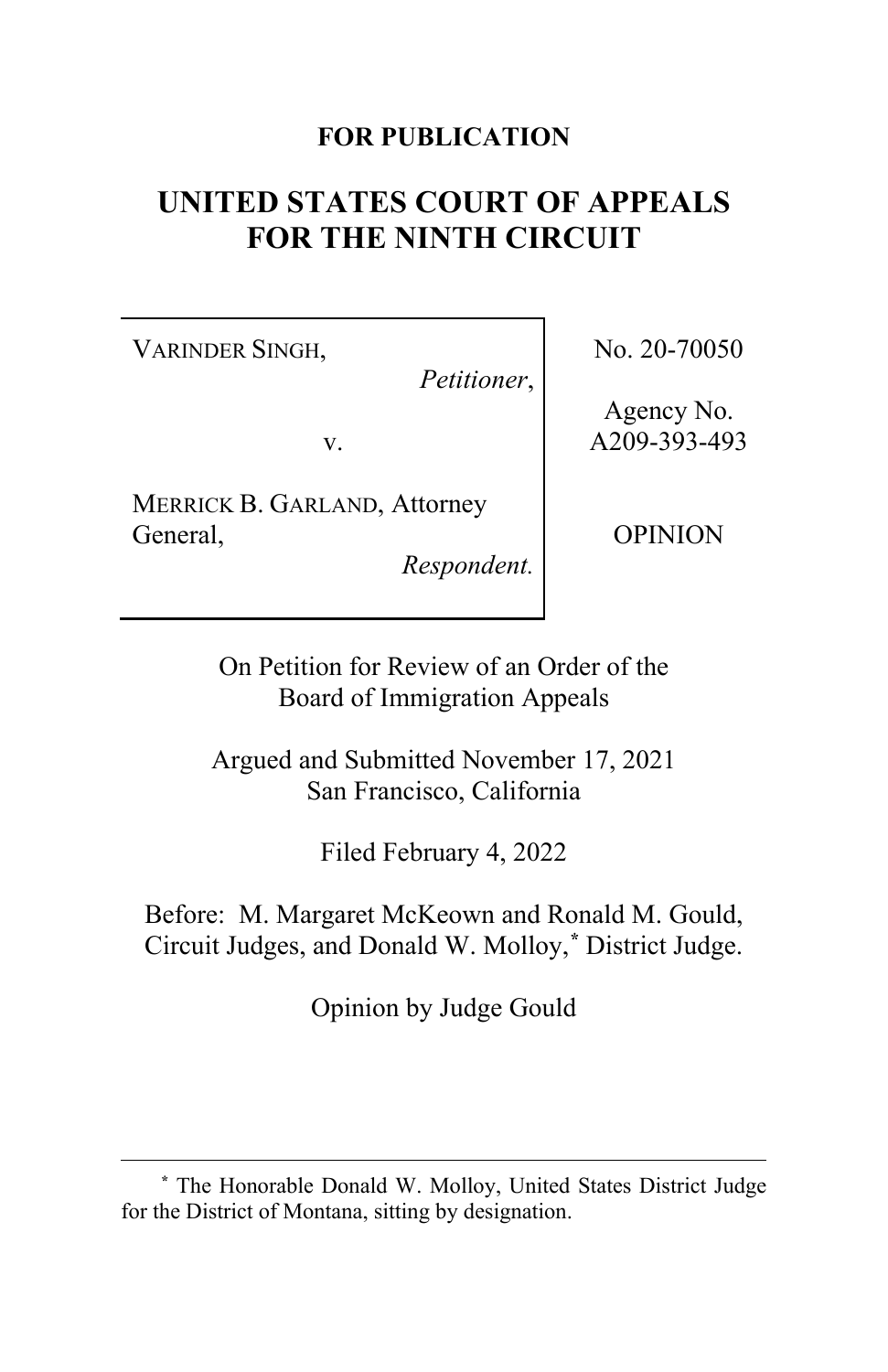## **SUMMARY[\\*\\*](#page-1-0)**

# **Immigration**

Granting Varinder Singh's petition for review of a decision of the Board of Immigration Appeals, and remanding, the panel held that noncitizens must receive a Notice to Appear in a single document specifying the time and date of the noncitizen's removal proceedings, otherwise any *in absentia* removal order directed at the noncitizen is subject to rescission pursuant to 8 U.S.C.  $§ 1229a(b)(5)(C)(ii).$ 

Under § 1229a(b)(5)(C)(ii), an *in absentia* notice may be rescinded through a motion to reopen filed at any time if the noncitizen can show that they "did not receive notice in accordance with paragraph (1) or (2) of section 1229(a)." Section 1229(a), entitled, "Notice to Appear," delineates the requirements that apply to such notice. Paragraph (1) defines the "notice to appear" and requires it specify certain information, including the "time and place at which the proceedings will be held." Paragraph (2), entitled "Notice of change in time or place of proceedings," explains what information must be provided if the government changes the time or place of the removal proceedings.

In seeking rescission of his *in absentia* removal order, Singh relied on *Pereira v. Sessions*, 138 S. Ct. 2105 (2018), in which the Supreme Court held that a Notice to Appear that does not specify the time and date of removal proceedings does not trigger the "stop-time rule" for purposes of

<span id="page-1-0"></span>**<sup>\*\*</sup>** This summary constitutes no part of the opinion of the court. It has been prepared by court staff for the convenience of the reader.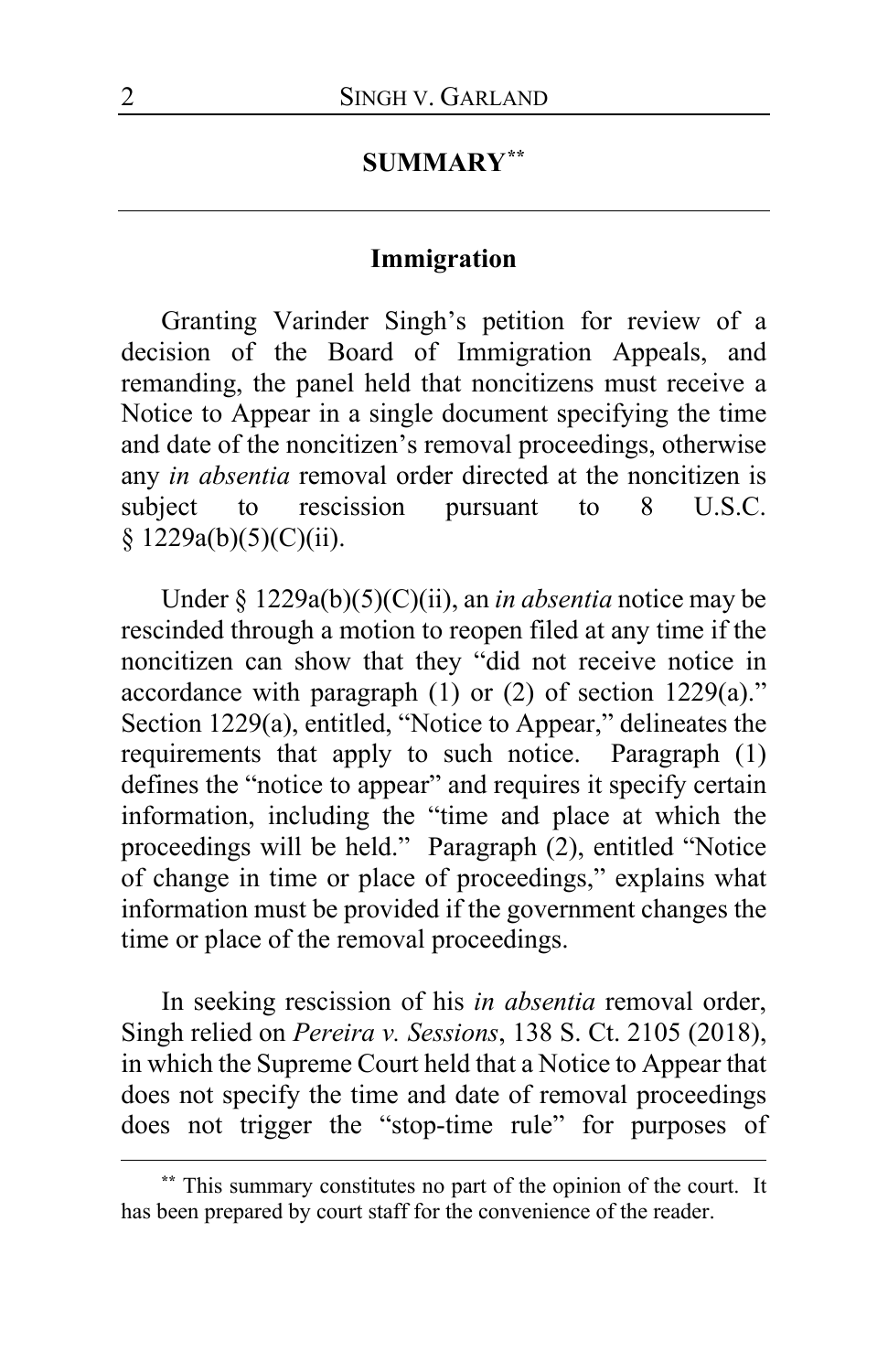cancellation of removal. Singh contended that he did not receive the statutorily required notice under § 1229(a) because his Notice to Appear did not provide the date and time of his hearing. In affirming the denial of his motion to reopen, the BIA relied on *Matter of Pena-Mejia*, 27 I. & N. Dec. 546 (BIA 2019), in which the BIA had limited *Pereira* to the stop-time rule context and held that rescission of an *in absentia* removal order is not required where the government provides the time and date of the hearing in a subsequent hearing notice, even if it is not provided in the Notice to Appear.

The panel disagreed that the omission of the time or date of a removal hearing could be cured by a subsequent hearing notice, concluding that this interpretation contravenes the unambiguous statutory text and the Supreme Court's decision in *Niz-Chavez v. Garland*, 141 S. Ct. 1474 (2021). In *Niz-Chavez*, the Supreme Court rejected this two-step practice, interpreting § 1229(a) to require a "single statutorily compliant document" to trigger the stop-time rule and concluding that a subsequent hearing notice could not cure a defective Notice to Appear. The panel explained that the reasoning in *Niz-Chavez* made clear that the government must provide all statutorily required information in a single Notice to Appear, not only to trigger the stop-time rule, but for all removal proceedings that require notice pursuant to § 1229(a). Therefore, the panel joined the Fifth Circuit in holding that the Supreme Court's separate interpretation of the § 1229(a) notice requirements in *Niz-Chavez* applies in the *in absentia* context. The panel also explained that its view was supported by the fact that the statutory provisions governing *in absentia* removal orders explicitly incorporate § 1229(a) by reference, just like the statutory provision governing the stop-time rule.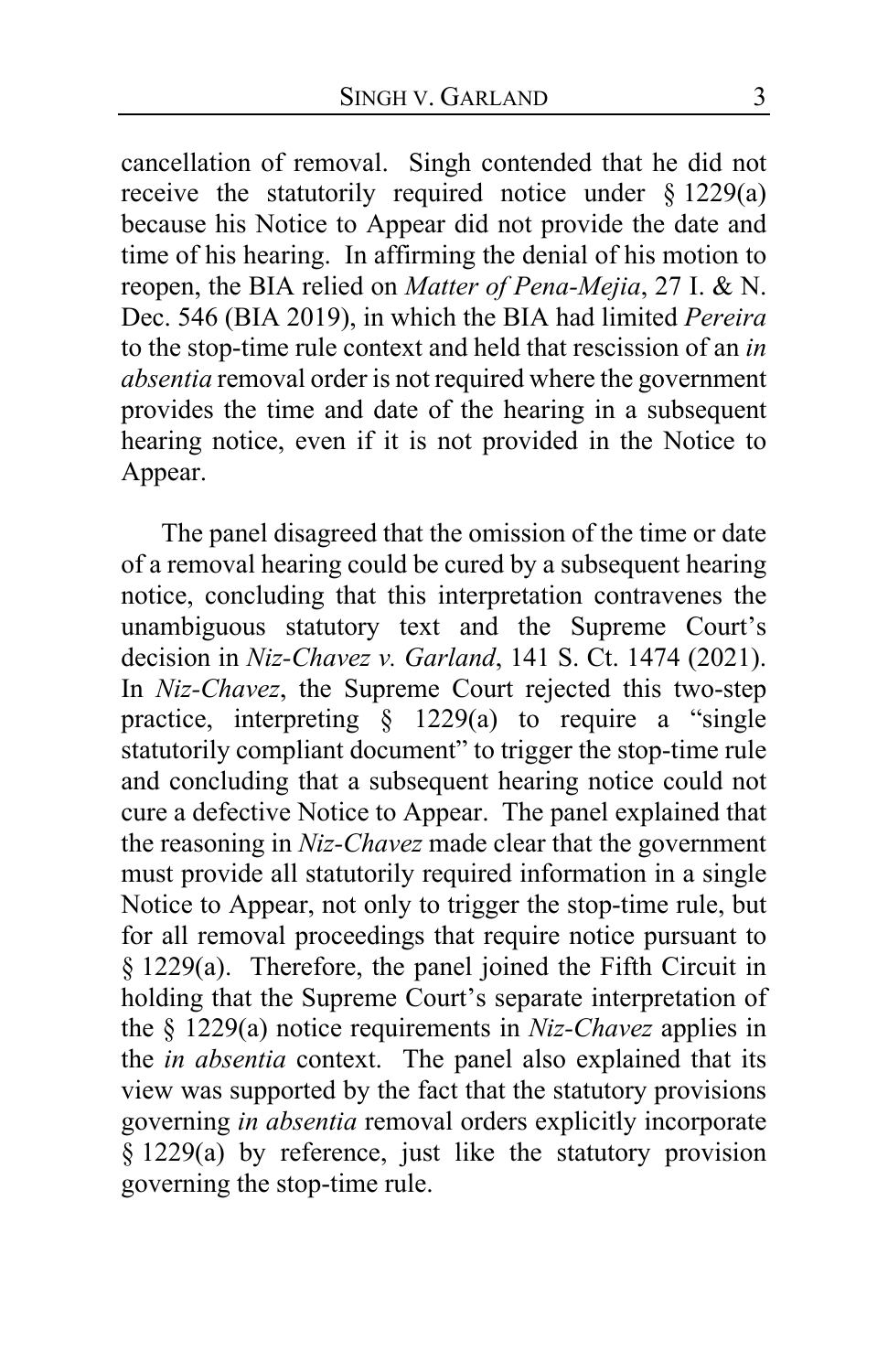The government contended that because § 1229a(b)(5)(A) is written in the disjunctive and allows for *in absentia* removal if a noncitizen received notice in accordance with paragraph  $(1)$  "or"  $(2)$  of  $\S 1229(a)$ , the government should be permitted to follow the two-step notice process in this context. The panel noted that the BIA had recently adopted that argument in *Matter of Laparra*, 28 I. & N. Dec. 425 (BIA 2022). Looking to the plain text, the statutory structure, and common sense, the panel concluded that the "or" in the *in absentia* provisions accounts for situations in which the government needs to change or postpone a noncitizen's removal hearing; it does not provide a textual backdoor to circumvent the writtennotice requirements enumerated in paragraph (1).

Because the government did not provide Singh with statutorily compliant notice before his removal hearing, the panel concluded that Singh's *in absentia* removal order is subject to recission pursuant to 8 U.S.C. subject to recission pursuant to 8 U.S.C. §  $1229a(b)(5)(C)(ii)$ . The panel noted that it did not reach Singh's argument that his order should be rescinded due to exceptional circumstances.

## **COUNSEL**

Saad Ahmad (argued), Saad Ahmad & Associates, Fremont, California, for Petitioner.

William C. Minick (argued), Attorney; Linda S. Wernery, Assistant Director; United States Department of Justice, Civil Division, Office of Immigration Litigation, Washington, D.C.; for Respondent.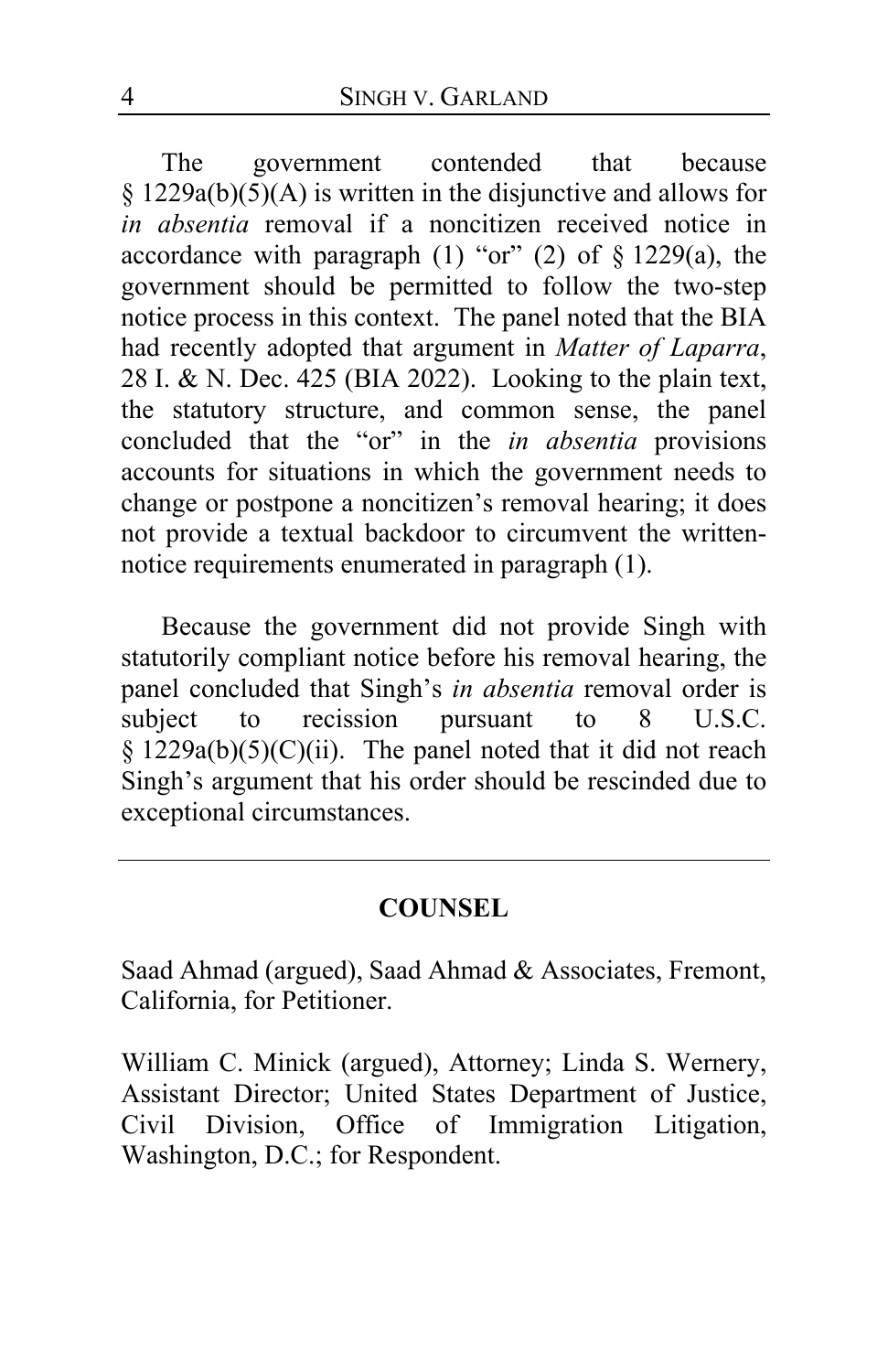#### **OPINION**

GOULD, Circuit Judge:

This appeal requires us to decide what notice must be given to noncitizens before the government can order them removed *in absentia*.

The Immigration & Nationality Act provides for two ways in which an *in absentia* removal order can be rescinded. The first is through a motion to reopen filed within 180 days after the date of the order of removal if the noncitizen can show that their failure to appear was due to "exceptional circumstances." 8 U.S.C. § 1229a(b)(5)(C)(i). The second is through a motion to reopen "filed at any time" if the noncitizen can show that they "did not receive notice in accordance with paragraph (1) or (2) of section 1229(a) of this title."  $\frac{1229a(b)(5)(C)(ii)}{229a(b)(5)(C)(ii)}$ .

Petitioner Varinder Singh seeks rescission of his removal order, entered *in absentia*, under both ways to gain this relief. First, he contends that he did not receive proper notice under § 1229(a) pursuant to *Pereira v. Sessions*, 138 S. Ct. 2105 (2018). Second, he argues that "exceptional circumstances" were present in his case.**[1](#page-4-0)** The Board of Immigration Appeals ("BIA") affirmed the Immigration Judge's denial of his motion to reopen and rejected both of his arguments. Because the decisions of the Immigration Judge and BIA rested on a legally erroneous interpretation of § 1229(a), we grant relief based on Singh's first argument.

<span id="page-4-0"></span>**<sup>1</sup>** Singh's motion to reopen was filed within the 180-day window required by 8 U.S.C. § 1229a(b)(5)(C)(i).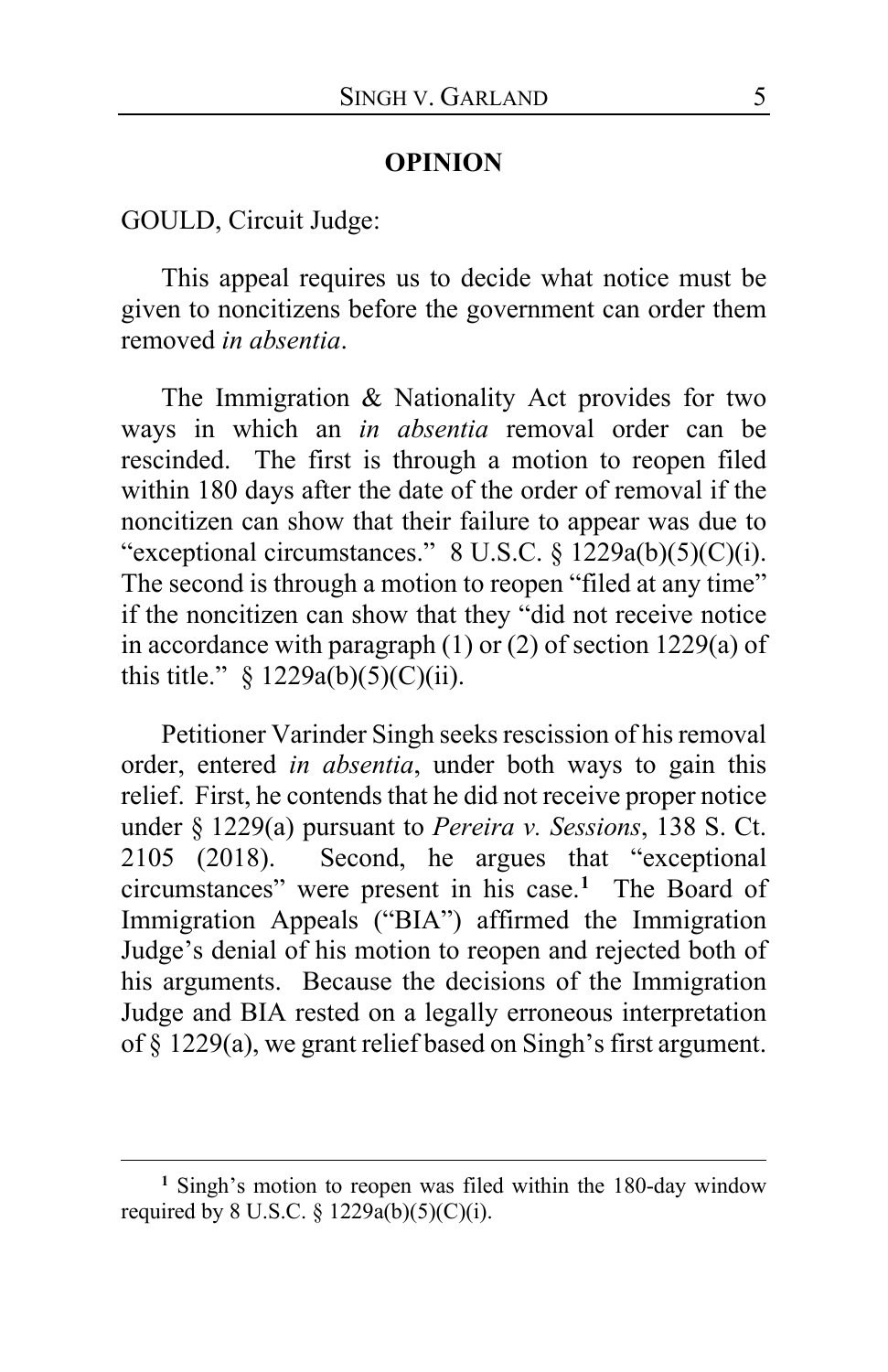#### **BACKGROUND**

Singh is a native and citizen of India who entered the United States without inspection in 2016. The Department of Homeland Security ("DHS") began removal proceedings against him and served him with a Notice to Appear. The Notice to Appear did not provide a date or time for Singh's removal hearing, instead stating that the date and time were "TBD."

DHS released Singh after he posted a bond that was paid for by a family friend. Singh then traveled to Indiana to live at one of the family friend's homes but provided the immigration court with the address of one of the friend's other residences because it was the more reliable mailing address. Unfortunately for Singh, the immigration court sent multiple hearing notices to the address, but his friend did not forward them to Singh until 2019. After Singh did not appear at his December 2018 removal hearing, an Immigration Judge ordered him removed *in absentia*. Once Singh learned of the hearing notices and *in absentia* removal order, he filed a motion to reopen and rescind the order.

Singh first argued that the *in absentia* order was invalid because the Notice to Appear that he received lacked time and date information. Relying on *Pereira v. Sessions*, 138 S. Ct. 2105 (2018), Singh contended that he did not receive the statutorily required notice under  $\S 1229(a)$  because the Notice to Appear that he received did not provide the date and time of his removal hearing. Second, Singh argued in the alternative that even if he received proper notice, the *in absentia* order should be rescinded because "exceptional circumstances" were present in his case.

The Immigration Judge denied the motion, reasoning that any defect in Singh's initial Notice to Appear due to the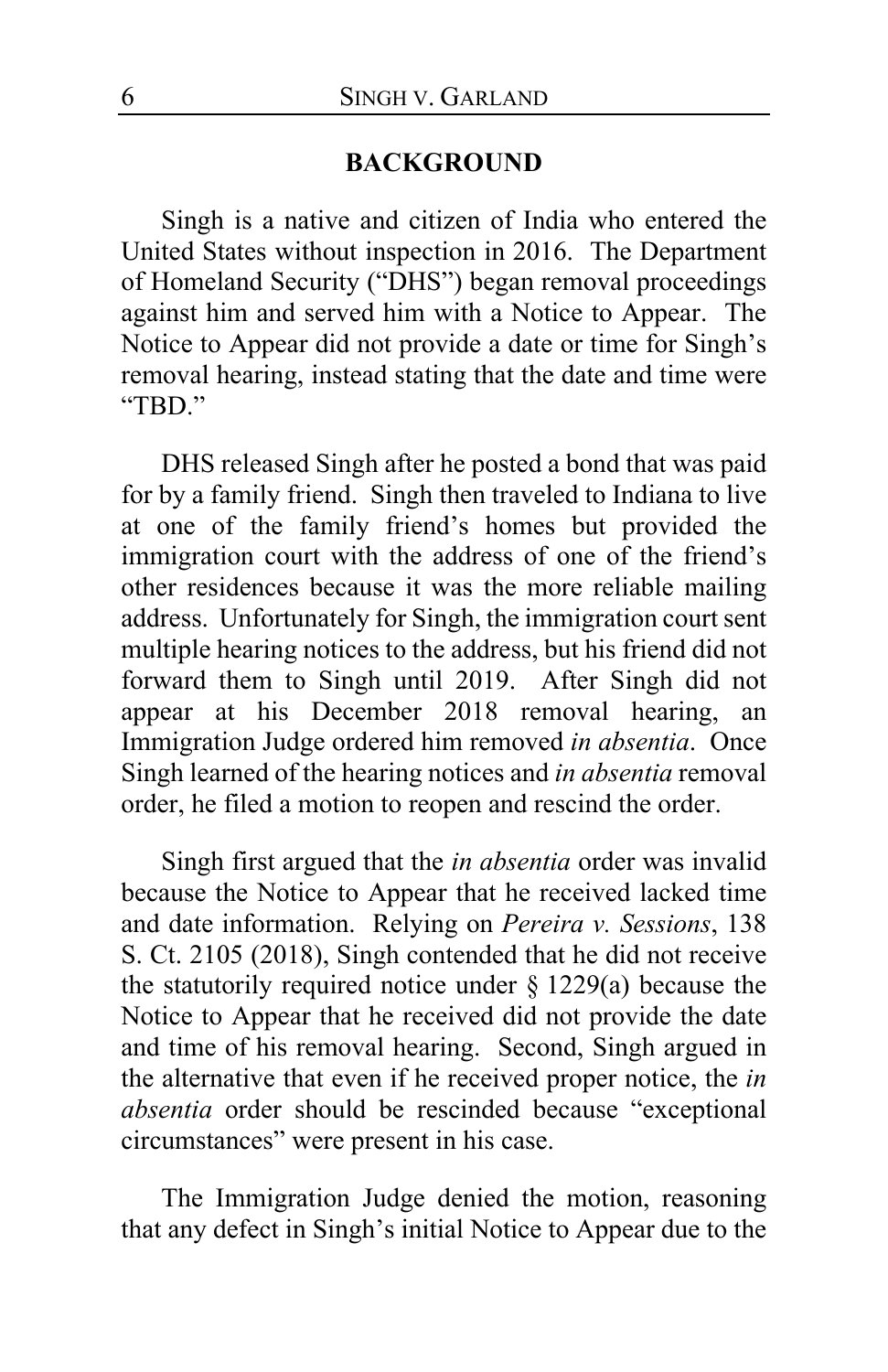absence of time-and-date information was cured by the subsequent hearing notices. As to Singh's notice argument, the Immigration Judge concluded that *Pereira* was limited to the "narrow question" of whether a document labeled "Notice to Appear" that fails to specify the time or date of the removal proceedings nonetheless triggers the stop-time rule, which relates to a petitioner's eligibility for cancellation of removal. Further, the Immigration Judge emphasized that though the Notice to Appear did not provide the date and time of Singh's hearing, any alleged error was essentially harmless because the government subsequently sent hearing notices to Singh's address that included this information. As to Singh's "exceptional circumstances" argument, the Immigration Judge concluded that "exceptional circumstances" must be beyond a noncitizen's control, and here, a failure in the innerworkings of his family friend's household did not meet that requirement.

After the Immigration Judge's decision, but before the BIA affirmed it, the BIA decided *Matter of Pena-Mejia*, 27 I. & N. Dec. 546 (BIA 2019), in which it limited *Pereira*  to the stop-time rule context and held that rescission of an *in absentia* removal order is not required where the government provides the time and date of the hearing in a subsequent hearing notice, even if it is not provided in the initial Notice to Appear. Relying on this precedent, the BIA affirmed the Immigration Judge's denial of Singh's motion to reopen. The BIA also affirmed the Immigration Judge's conclusion rejecting the "exceptional circumstances" ground for reopening. Singh timely petitioned this court for review.

We have jurisdiction to review his petition under 8 U.S.C. § 1252(a)(1). We review the BIA's denial of Singh's motion to reopen for an abuse of discretion but review purely legal questions *de novo*. *Bonilla v. Lynch*, 840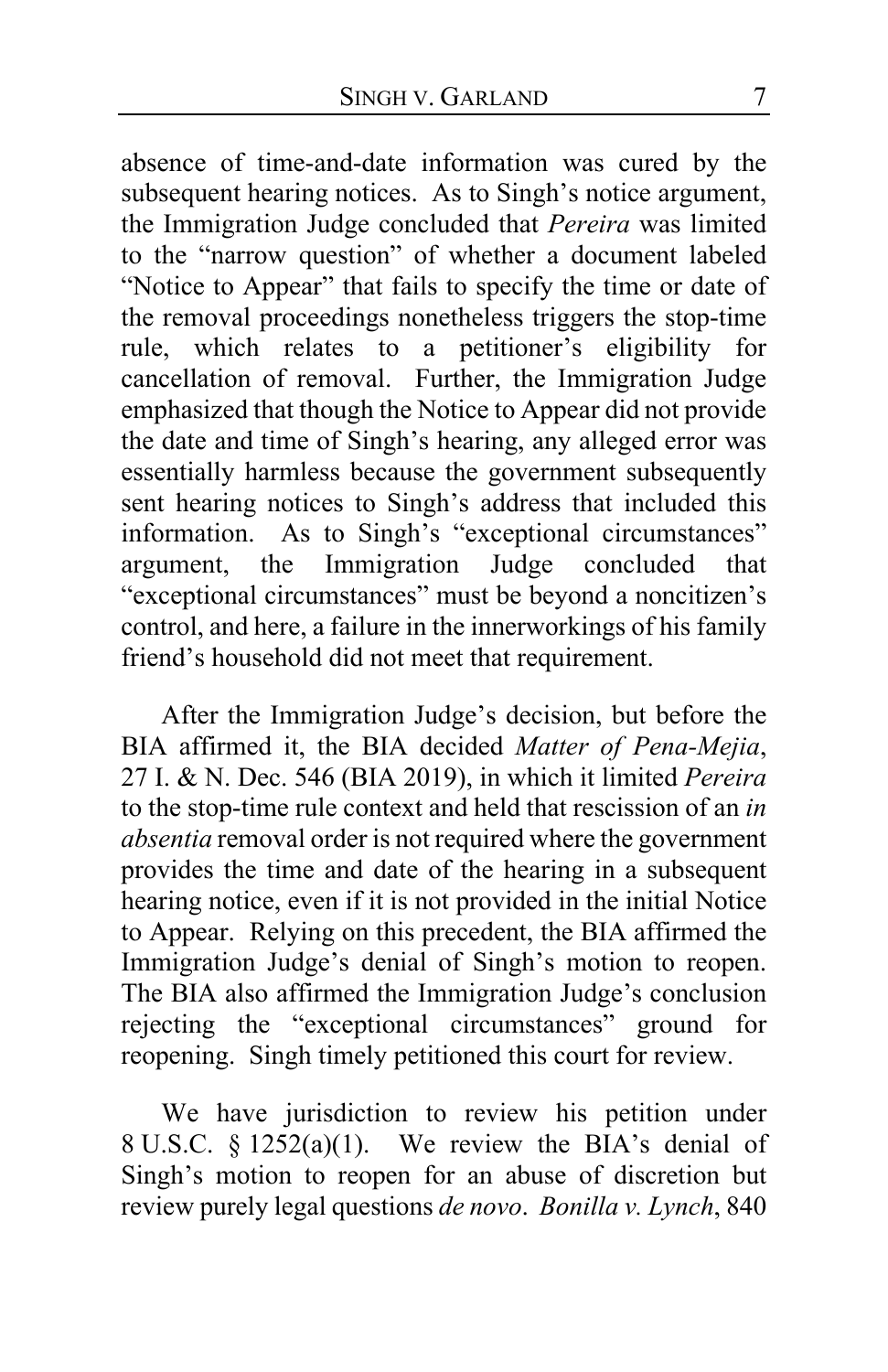F.3d 575, 581 (9th Cir. 2016). We grant Singh's petition and hold that noncitizens must receive a Notice to Appear in a single document specifying the time and date of the noncitizen's removal proceedings, otherwise any *in absentia*  removal order directed at the noncitizen is subject to rescission pursuant to  $8 \text{ U.S.C. } § 1229a(b)(5)(C)(ii).$ Because we hold that Singh received defective notice under § 1229(a), we do not reach the issue whether "exceptional circumstances" were present in Singh's case.

## **DISCUSSION**

An *in absentia* removal order can be rescinded if a noncitizen "did not receive notice in accordance with paragraph  $(1)$  or  $(2)$  of section  $1229(a)$ ." 8 U.S.C.  $§ 1229a(b)(5)(c)(ii)$ . Section 1229(a), in turn, is aptly named "Notice to Appear" and delineates the requirements that apply to such notice. *Id.* § 1229(a). Paragraph (1) defines the "notice to appear" and requires the government to specify seven enumerated categories of information including the "time and place at which the proceedings will be held" in that Notice to Appear. *Id.*  $\frac{1}{2}$  1229(a)(1).

Paragraph (2) of section 1229(a), by contrast, explains what information must be provided if the government changes the time or place of the removal proceedings. Entitled "Notice of change in time or place of proceedings," this subsection expressly states that "in the case of any change or postponement in the time and place of such proceedings . . . a written notice shall be given in person to the alien . . . specifying [] the new time or place of the proceedings" and describes the consequences of failing to appear. *Id.* § 1229(a)(2)(A). These notices of change in time or place of proceedings are commonly referred to as "hearing notices."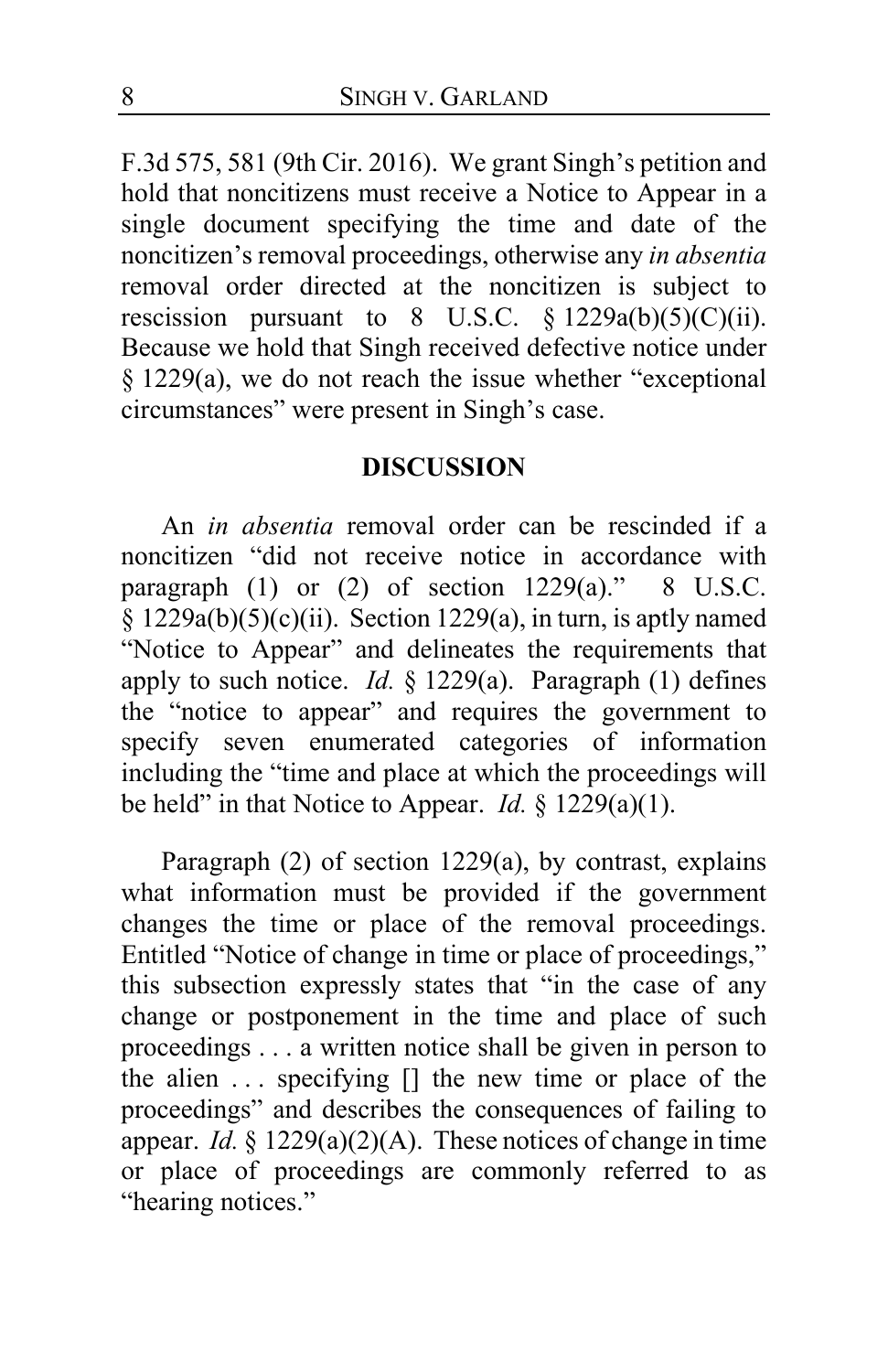The government contends, and the BIA accepted, that although Singh received a Notice to Appear that failed to state the time or date of his removal hearing, this omission was cured by the subsequent hearing notices sent to him pursuant to paragraph  $(2)$  of § 1229(a) notifying him of changes in time or place of his proceedings. We disagree because this interpretation of  $\S$  1229a(b)(5)(C)(ii) contravenes the unambiguous statutory text and the Supreme Court's decision in *Niz-Chavez v. Garland*, 141 S. Ct. 1474 (2021).

#### **I.**

Section 1229(a)'s notice requirements have generated significant controversy in recent years. In *Pereira v. Sessions*, the Supreme Court considered whether a Notice to Appear that does not specify the time and date of removal proceedings nevertheless triggers the "stop-time rule" ending a noncitizen's continuous presence for purposes of cancellation of removal. 138 S. Ct. at 2113. The Court determined that it "need not resort to *Chevron* deference" because the text of  $\S 1229(a)$  is unambiguous, and a Notice to Appear that does not specify a time or place for the removal hearing "is not a 'notice to appear under section 1229(a)'" and as a result does not trigger the stop-time rule. *Id.* at 2113, 2114.

After *Pereira*, the government "could have responded . . . by issuing notices to appear with all the information  $§ 1229(a)(1)$  requires," but instead it relied on a two-step practice—familiar to Singh—whereby it would serve a Notice to Appear with the time and date of the removal hearing "to be determined" and then subsequently send hearing notices with this information. *Niz-Chavez*, 141 S. Ct at 1479. The Court rejected this two-step practice in *Niz-Chavez*, interpreting § 1229(a) to require a "single statutorily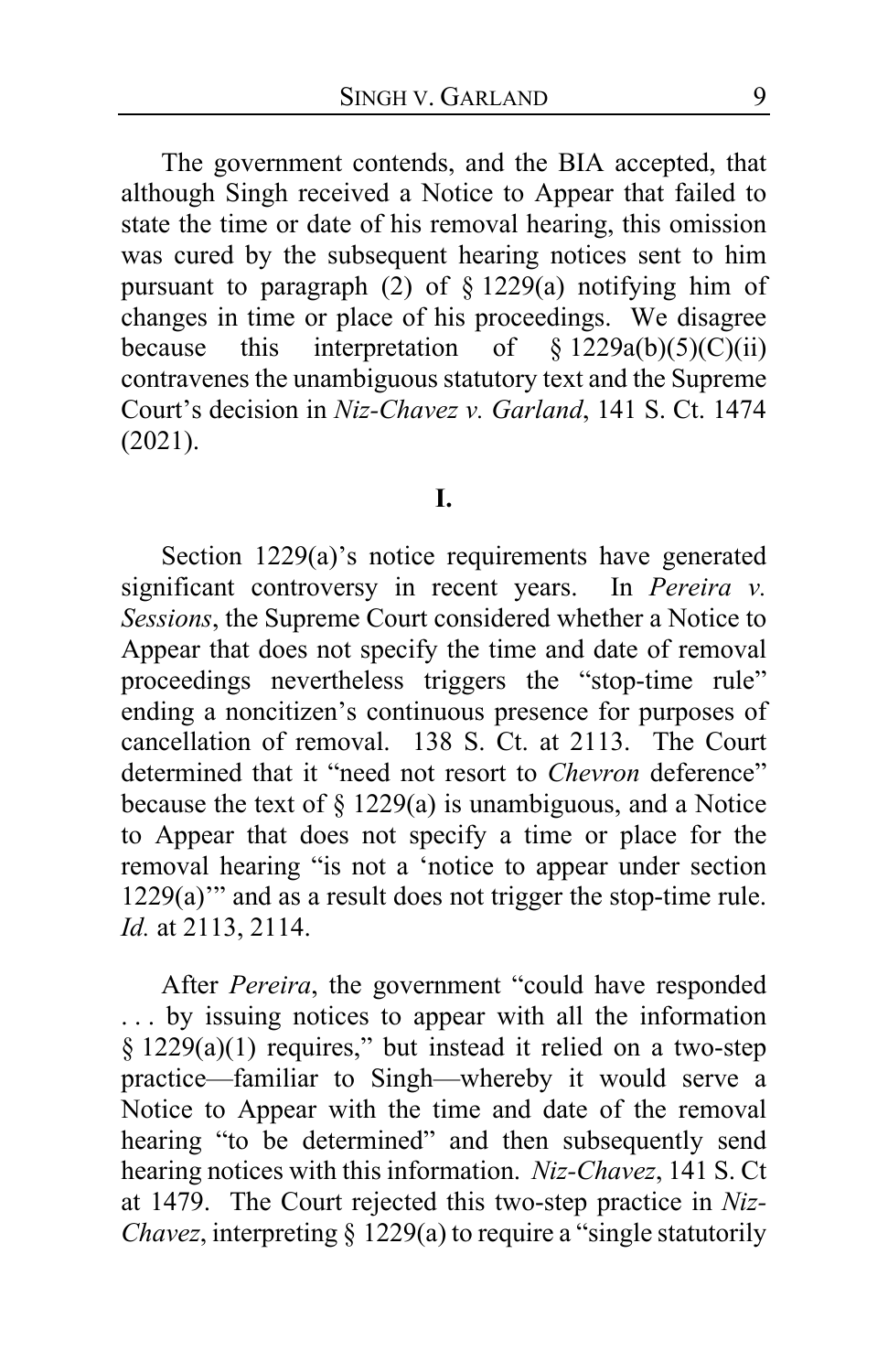compliant document" to trigger the stop-time rule and concluding that a subsequent hearing notice could not cure a defective Notice to Appear. *Id.* at 1481.

Nevertheless, the government in this case asks us to approve the same two-step notice process for *in absentia*  removal orders that the Supreme Court rejected in the stoptime-rule context in *Niz-Chavez*. Even if the BIA's interpretation of the notice required for *in absentia* removal orders was reasonable in 2019 after *Pereira*, it does not survive *Niz-Chavez.*

In *Matter of Pena-Mejia*, the BIA cabined the reach of *Pereira*, holding that the Supreme Court's interpretation of §1229(a) notice in *Pereira* was limited to the specific language in the stop-time rule. 27 I. & N. Dec. at 547. But in *Niz-Chavez*, the Supreme Court conducted a statutory analysis of § 1229(a) separate from its analysis of the stoptime rule. *See Niz-Chavez*, 141 S. Ct. at 1480–82. The Supreme Court began by analyzing the stop-time rule's language in §1229b of the statute, but it then independently analyzed the text of § 1229(a) and rejected the government's two-step approach to providing notice because that approach was inconsistent with the "singular article 'a'" in § 1229(a)(1). *Id.* at 1480. This reasoning demonstrates that the Supreme Court's interpretation of  $\S$  1229(a)'s notice requirements in *Niz-Chavez* extends beyond the context of the stop-time rule.

Beyond performing a separate statutory analysis of § 1229(a), the Supreme Court in *Niz-Chavez* also expressly interpreted the statutory provisions governing *in absentia*  orders. Specifically, the Court explained that  $\S 1229a(b)(7)$ , which limits the discretionary relief available to certain noncitizens who receive *in absentia* orders, uses the singular article "the" before the word "notice." *Id.* at 1483. This use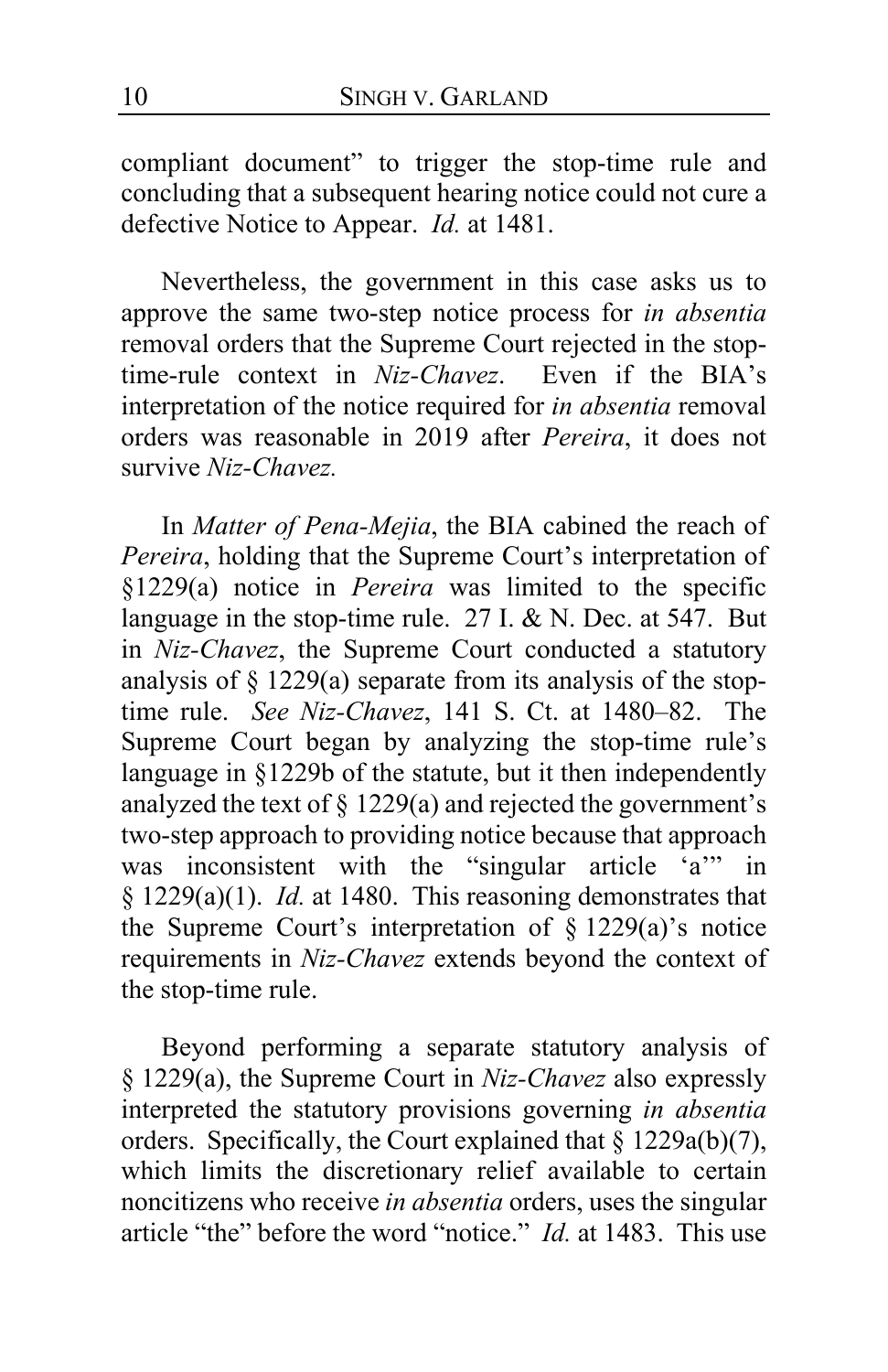of a definite article with a singular noun indicated to the Court that the statute speaks of a Notice to Appear as a "discrete" document offered at a single point in time rather than an "ongoing endeavor." *Id.* This specific analysis of a statutory provision governing *in absentia* removal orders forecloses the government's argument that the Court's interpretations of notice in *Pereira* and *Niz-Chavez* should be limited to the stop-time rule context. *Niz-Chavez* made clear that the government must provide all statutorily required information in a single Notice to Appear, not only to trigger the stop-time rule, but for all removal proceedings that require notice pursuant to  $\S 1229(a)$ . We therefore join the Fifth Circuit in holding that the Supreme Court's "separate interpretation of the § 1229(a) notice requirements in *Niz-Chavez* [] applies in the in absentia context" in addition to the stop-time-rule context. *Rodriguez v. Garland*, 15 F.4th 351, 355 (5th Cir. 2021).

Lending additional support to our view is the fact that the statutory provisions governing *in absentia* removal orders explicitly incorporate § 1229(a) by reference, just like the statutory provision governing the stop-time rule. *See Pereira*, 138 S. Ct. at 2114. Before an *in absentia* order can be issued,  $§ 1229a(b)(5)(A)$  requires "written notice required under paragraph  $(1)$  or  $(2)$  of section 1229(a)" to be provided. Then, after an *in absentia* order has been issued, a noncitizen can seek rescission at any time if they "did not receive notice in accordance with paragraph (1) or (2) of section 1229(a)." 8 U.S.C. § 1229a(b)(5)(C)(ii). Section 1229a references § 1229(a) notice a third time when it limits discretionary relief for noncitizens who fail to appear at their proceedings when they received oral notice in addition to the "notice described in paragraph (1) or (2) of section 1229(a)." *Id.* § 1229a(b)(7). These three explicit references provide "the glue" binding "the substantive time-and-place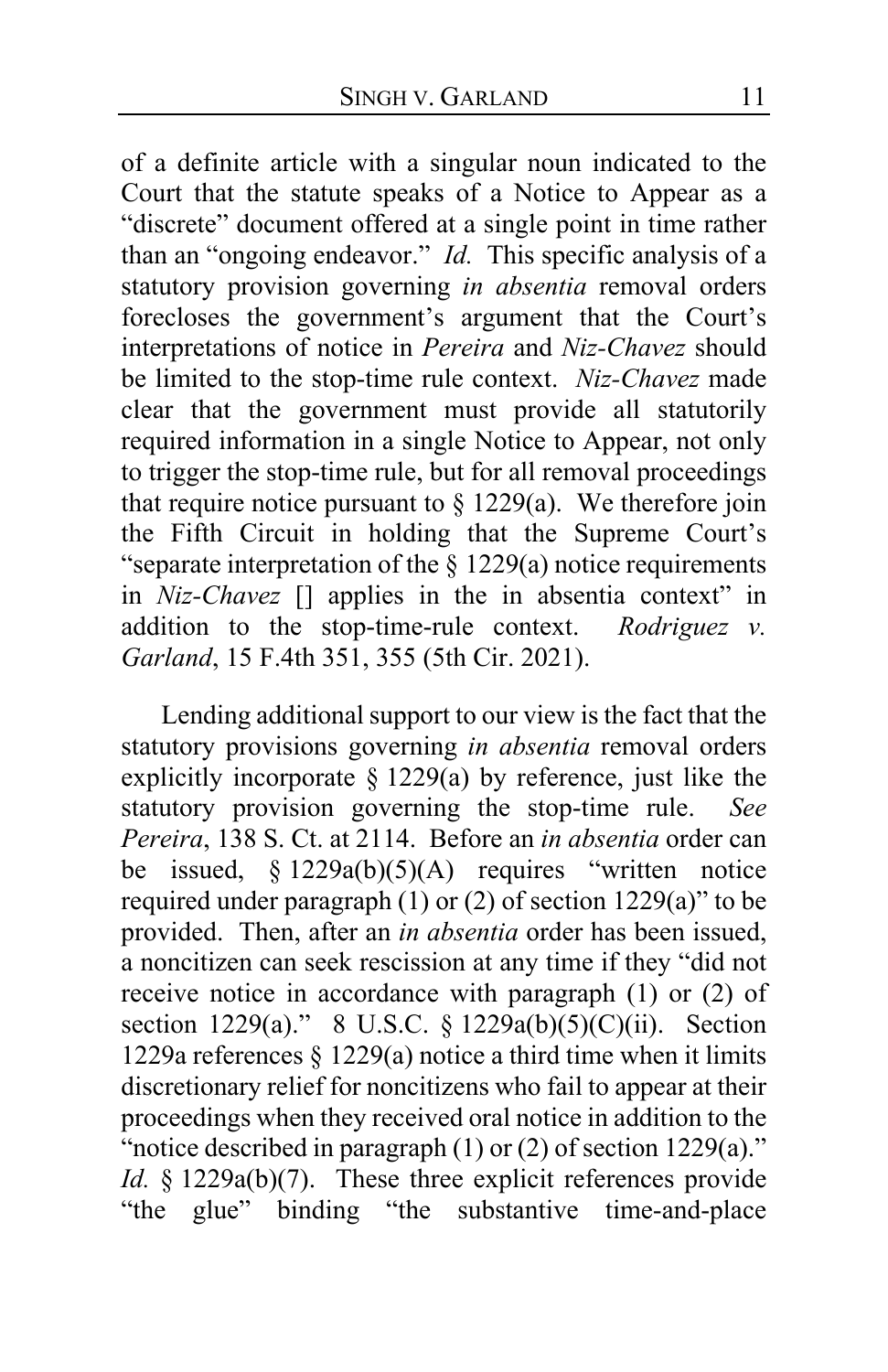requirements mandated by § 1229(a)" to *in absentia* removal orders, just as they are bound to the stop-time rule. *See Karingithi v. Whitaker*, 913 F.3d 1158, 1161 (9th Cir. 2019) (quoting *Pereira*, 138 S. Ct. at 2117).

## **II.**

The government reasons that because  $\S 1229a(b)(5)(A)$ is written in the disjunctive and allows for *in absentia*  removal if a noncitizen received notice in accordance with paragraph (1) "or" (2) of §1229(a), the government should be permitted to follow the two-step notice process in the *in absentia* removal context, even though the Supreme Court rejected that two-step notice process in the stop-time rule context. *See Niz-Chavez v. Garland*, 141 S. Ct. 1474, 1486 (2021). The BIA recently adopted the government's argument in *Matter of Laparra*, 28 I. & N. Dec. 425 (BIA 2022). We are not persuaded by the government or the BIA that the word "or" in  $\S 1229a(b)(5)(A)$  displaces the Supreme Court's interpretations of "Notice to Appear" in *Pereira* and *Niz-Chavez*. The plain text, the statutory structure, and common sense command otherwise.

First, by the plain text of paragraph  $(2)$  of  $\S 1229(a)$  there can be no valid notice under paragraph (2) without valid notice under paragraph (1). Paragraph (2) is entitled "Notice of change in time or place of proceedings," and it requires that "in the case of any change or postponement in the time and place" of the removal proceedings, written notice must be provided to the noncitizen specifying the new time or place. 8 U.S.C.  $\S 1229(a)(2)(A)$ . This text presupposes and common sense confirms—that the Notice to Appear provided in paragraph (1) must have included a date and time because otherwise, a "change" in the time or place is not possible. We are surprised that the government would argue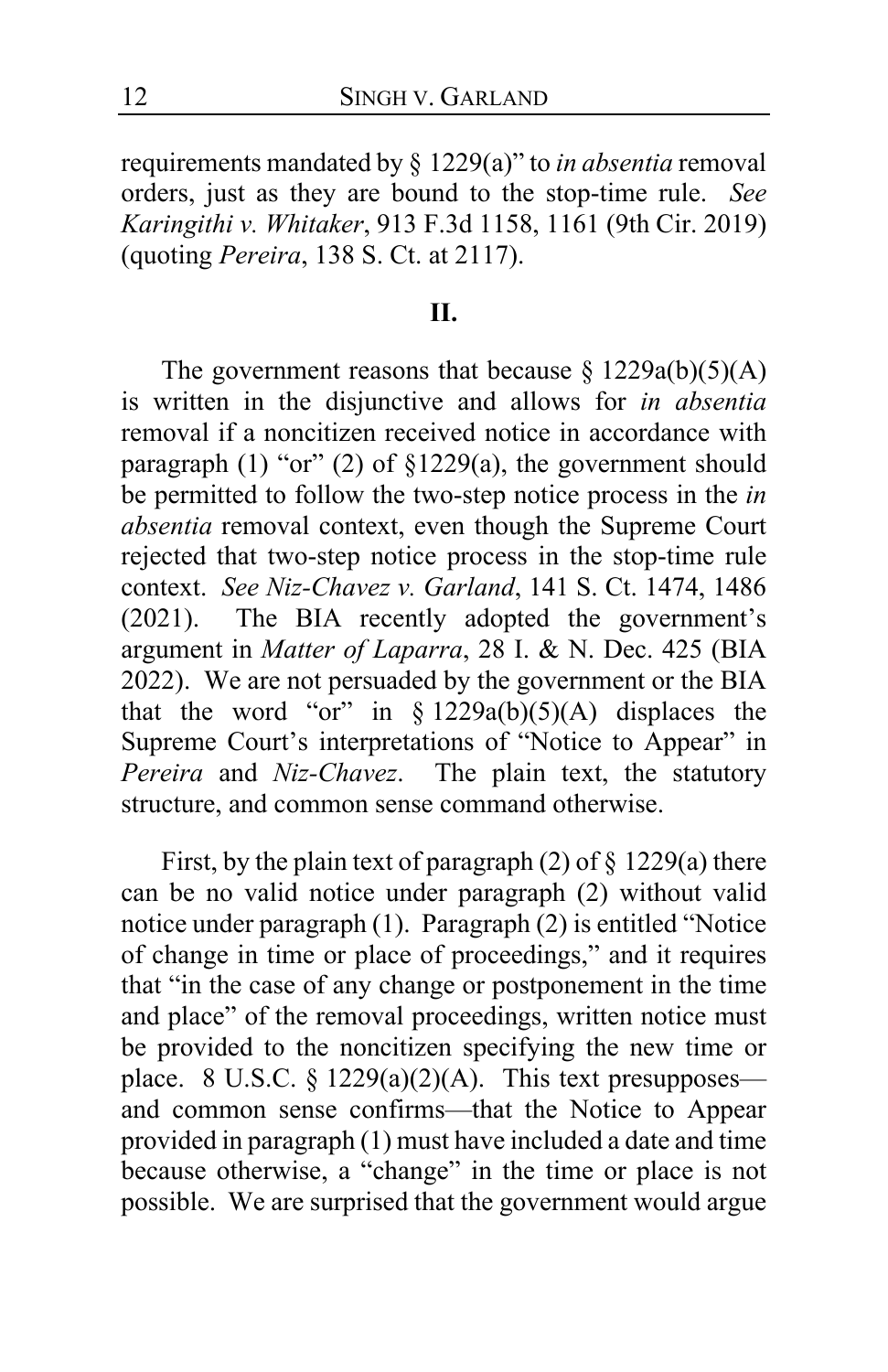otherwise given that the Supreme Court already adopted this plain reading of paragraph (2) in *Pereira*:

> By allowing for a "change or postponement" of the proceedings to a "new time or place," paragraph (2) presumes that the Government has already served a "notice to appear under section 1229(a)" that specified a time and place as required by  $\S 1229(a)(1)(G)(i)$ . Otherwise, there would be no time or place to "change or postpon[e]."  $\S$  1229(a)(2) ... Paragraph (2) clearly reinforces the conclusion that "a notice to appear under section 1229(a)," § 1229b(d)(1), must include at least the time and place of the removal proceedings . . . .

## 138 S. Ct. at 2114.

Section 1229(a) also begins with unambiguous definitional language, explaining that "written notice" is "in this section referred to as a 'notice to appear.'" 8 U.S.C. § 1229(a)(1). Throughout § 1229(a), then, any reference to written notice is the "Notice to Appear" defined in paragraph (1) with its accompanying enumerated requirements. By definition, subsequent hearing notices under paragraph (2) are not, by themselves, "written notice" under  $\S 1229(a)$ because they are not a "Notice to Appear" but rather a "Notice of change in time or place of proceedings." *Id.* § 1229(a)(2).

A look at the statutory structure of Section 1229(a) resolves any doubt. Paragraph (1), longer and more descriptive, defines the initial "Notice to Appear" and what it must include. *Id.* § 1229(a)(1). Paragraph (2), shorter in length, describes only what is required when there has been